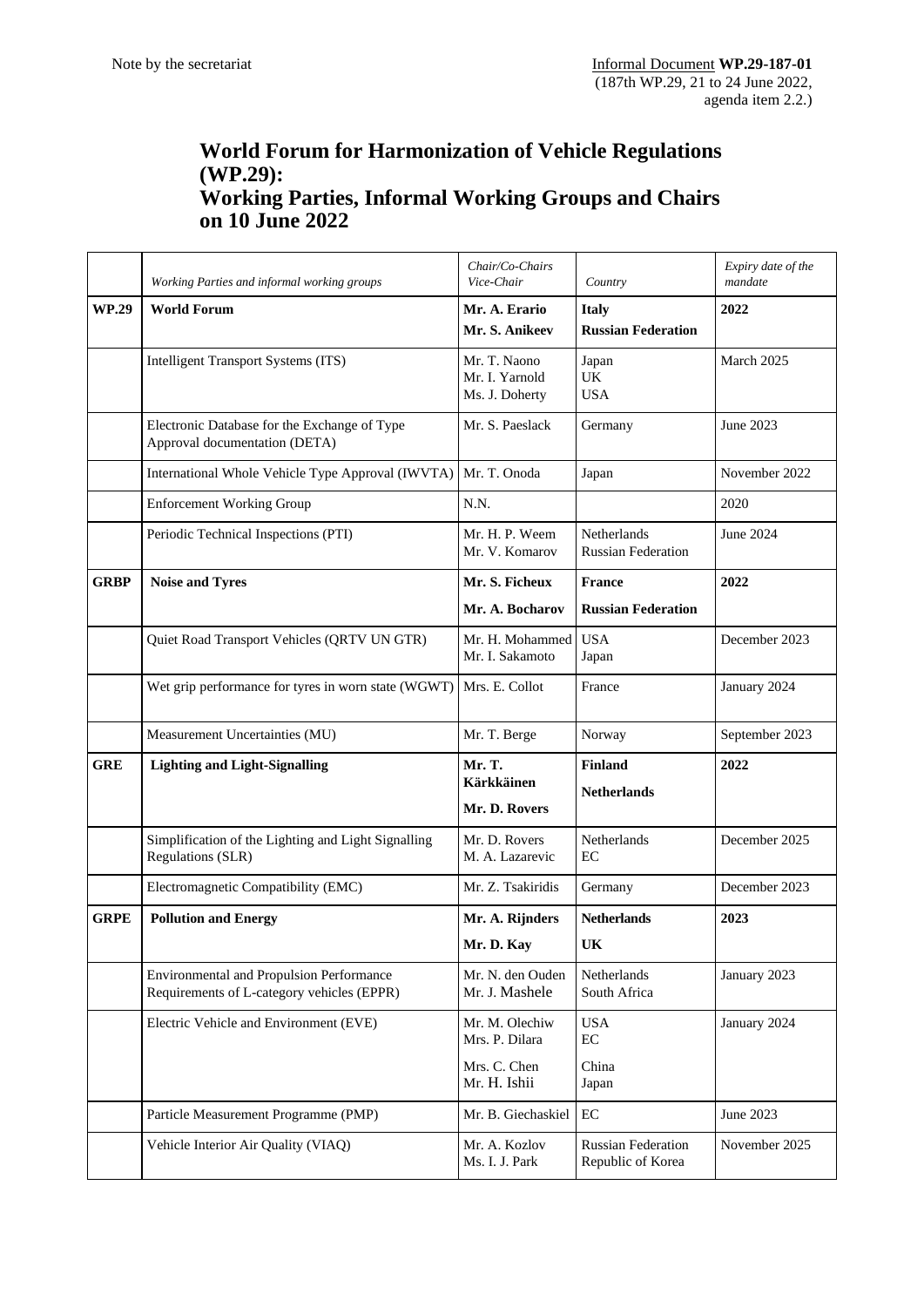(187th WP.29, 21 to 24 June 2022, agenda item 2.2.)

|             | Working Parties and informal working groups                                            | Chair/Co-Chairs<br>Vice-Chair                                                               | Country                                                               | Expiry date of the<br>mandate |
|-------------|----------------------------------------------------------------------------------------|---------------------------------------------------------------------------------------------|-----------------------------------------------------------------------|-------------------------------|
|             | Global Real Driving Emissions (RDE)                                                    | Ms. P. Dilara                                                                               | EC                                                                    | June 2023                     |
|             |                                                                                        | Mr. M. Tanikura<br>Mr. H. J. Kim<br>Mr. M. Olechiw                                          | Japan<br>Republic of Korea<br><b>USA</b>                              |                               |
| <b>GRVA</b> | <b>Automated/Autonomous and Connected Vehicles</b>                                     | Mr. R. Damm                                                                                 | Germany                                                               | 2022                          |
|             |                                                                                        | Ms. C. Chen<br>Mr. T. Onoda                                                                 | China<br>Japan                                                        |                               |
|             | Functional Requirements for Automated and<br>Autonomous Vehicles (FRAV)                | Mr. E.<br>Wondimneh <sup>1</sup><br>Ms. C. Chen. <sup>1</sup><br>Mr. R. Damm <sup>1</sup>   | <b>USA</b><br>China<br>Germany                                        | June 2022                     |
|             | Validation Method for Automated Driving (VMAD)                                         | Mr. H. Nonaka <sup>1</sup><br>Mr. P. Striekwold <sup>1</sup><br>Mr. I. $\mathrm{Sow^1}$     | Japan<br>Netherlands<br>Canada                                        | June 2022                     |
|             | Cyber Security and Over-The-Air software updates<br>(CS/OTA)                           | Mr. T. Niikuni <sup>1</sup><br>Dr. D. Handley <sup>1</sup><br>Mr. E. Wondimneh <sup>1</sup> | Japan<br>UK<br><b>USA</b>                                             | November 2022                 |
|             | Event Data Recorder / Data Storage System for<br>Automated Driving (EDR/DSSAD)         | Mr. T. Guiting <sup>1</sup><br>Mr. H. Nonaka <sup>1</sup><br>Mrs. J. Doherty <sup>1</sup>   | Netherlands<br>Japan<br><b>USA</b>                                    | June 2024                     |
|             | Advanced Emergency Braking Systems (AEBS) for<br>$M_1$ and $N_1$                       | Mr. A. Lagrange <sup>+</sup><br>Mr. T. Hirose <sup>1</sup>                                  | EC<br><b>Japan</b>                                                    | <b>March 2022</b>             |
|             | <b>AEBS</b> for heavy vehicles                                                         | Mr. P. Seiniger <sup>1</sup><br>Mr. T. Hirose <sup>1</sup>                                  | Germany<br><b>Japan</b>                                               | <b>March 2022</b>             |
| <b>GRSP</b> | <b>Passive Safety</b>                                                                  | Mr M. Koubek                                                                                | <b>USA</b>                                                            | 2021                          |
|             |                                                                                        | Mr H. G. Kim                                                                                | <b>Republic of Korea</b>                                              |                               |
|             | Harmonization of Side Impact Dummies                                                   |                                                                                             |                                                                       | Tbd                           |
|             | UN GTR No. 9 on Pedestrian Safety Deployable -<br>Pedestrian Protection Systems (DPPS) | Mr. J. S. Park                                                                              | Republic of Korea                                                     | November 2022                 |
|             | Electric Vehicle Safety (EVS) - Phase 2                                                | Mr. M. Koubek<br>Mr. A. Lazarevic<br>Ms. C. Chen                                            | USA,<br>EC and<br>China Vice-Chair                                    | June 2023                     |
|             | Specification of the 3D-H machine                                                      | Mr. L. Martinez                                                                             | Spain                                                                 | Tbd                           |
|             | Hydrogen and Fuel Cell Vehicles (HFCV) - Phase 2                                       | Mr. M. Koubek<br>Mr. K. Sato <sup>1</sup><br>Ms. C. Chen<br>Mr. S.W. Kim                    | <b>USA</b><br>Japan and<br>China and Republic of<br>Korea Vice-Chairs | December 2022                 |
|             | <b>Protective Helmets</b>                                                              | Mr. L. Rocco                                                                                | Italy                                                                 | suspended                     |
|             | Safer Transport of Children in Buses and Coaches                                       | Ms. Marta Angles                                                                            | Spain                                                                 | March 2023                    |